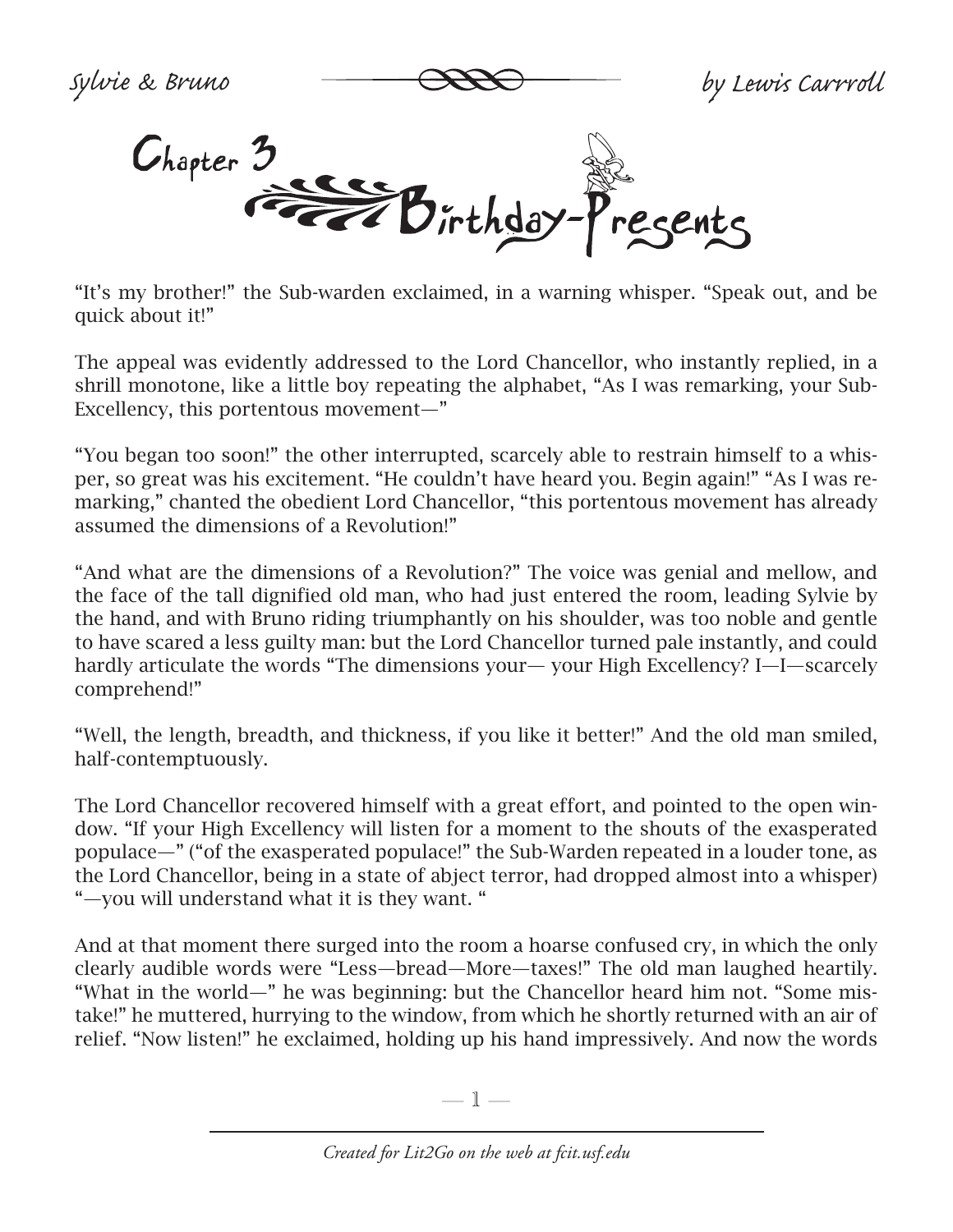*Sylvie & Bruno Lewis Carroll*

# *Chapter 3 -- Birthday-Presents*

came quite distinctly, and with the regularity of the ticking of a clock, "More—bread— Less taxes!'"

"More bread!" the Warden repeated in astonishment. "Why, the new Government Bakery was opened only last week, and I gave orders to sell the bread at cost-price during the present scarcity! What can they expect more?"

"The Bakery's closed, y'reince!" the Chancellor said, more loudly and clearly than he had spoken yet. He was emboldened by the consciousness that here, at least, he had evidence to produce: and he placed in the Warden's hands a few printed notices, that were lying ready, with some open ledgers, on a side-table.

"Yes, yes, I see!" the Warden muttered, glancing carelessly through them. "Order countermanded by my brother, and supposed to be my doing! Rather sharp practice! It's all right!" he added in a louder tone. "My name is signed to it: so I take it on myself. But what do they mean by 'Less Taxes'? How can they be less? I abolished the last of them a month ago!"

"It's been put on again, y'reince, and by y'reince's own orders!", and other printed notices were submitted for inspection.

The Warden, whilst looking them over, glanced once or twice at the Sub-Warden, who had seated himself before one of the open ledgers, and was quite absorbed in adding it up; but he merely repeated "It's all right. I accept it as my doing."

"And they do say," the Chancellor went on sheepishly—looking much more like a convicted thief than an Officer of State, "that a change of Government, by the abolition of the Sub-Warden—I mean," he hastily added, on seeing the Warden's look of astonishment, "the abolition of the office of Sub-Warden, and giving the present holder the right to act as Vice-Warden whenever the Warden is absent—would appease all this seedling discontent I mean," he added, glancing at a paper he held in his hand, "all this seething discontent!"

"For fifteen years," put in a deep but very harsh voice, "my husband has been acting as Sub-Warden. It is too long! It is much too long!" My Lady was a vast creature at all times: but, when she frowned and folded her arms, as now, she looked more gigantic than ever, and made one try to fancy what a haystack would look like, if out of temper.

 $-2-$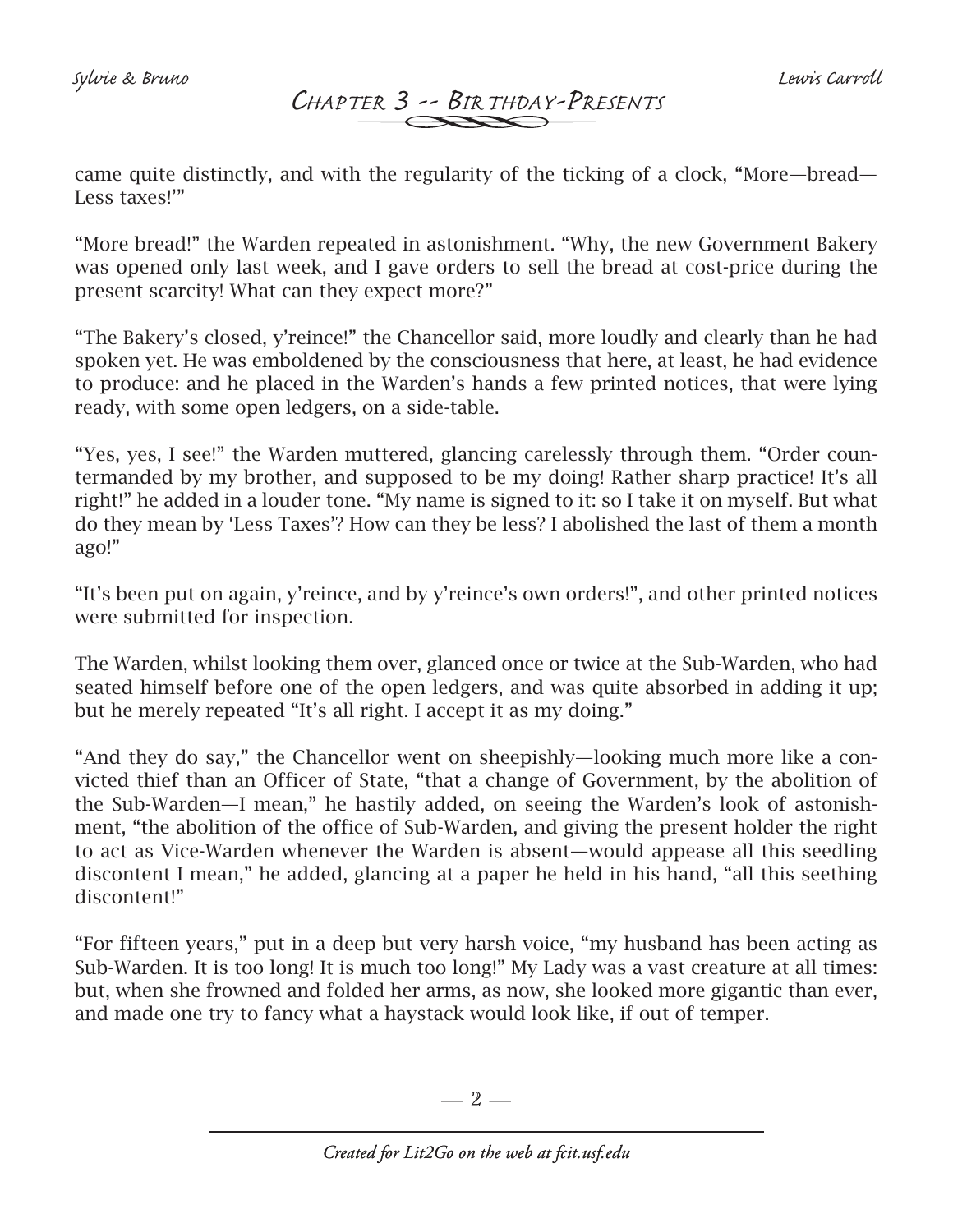### *Chapter 3 -- Birthday-Presents Sylvie & Bruno Lewis Carroll*

"He would distinguish himself as a Vice!" my Lady proceeded, being far too stupid to see the double meaning of her words. "There has been no such Vice in Outland for many a long year, as he would be!"

"What course would you suggest, Sister?" the Warden mildly enquired.

My Lady stamped, which was undignified: and snorted, which was ungraceful. "This is no jesting matter!" she bellowed.

"I will consult my brother, said the Warden. "Brother!"

"—and seven makes a hundred and ninety-four, which is sixteen and two-pence," the Sub-Warden replied. "Put down two and carry sixteen."

The Chancellor raised his hands and eyebrows, lost in admiration. "Such a man of business!" he murmured.

"Brother, could I have a word with you in my Study?" the Warden said in a louder tone. The Sub-Warden rose with alacrity, and the two left the room together.

My Lady turned to the Professor, who had uncovered the urn, and was taking its temperature with his pocket-thermometer. "Professor!" she began, so loudly and suddenly that even Uggug, who had gone to sleep in his chair, left off snoring and opened one eye. The Professor pocketed his thermometer in a moment, clasped his hands, and put his head on one side with a meek smile

"You were teaching my son before breakfast, I believe?" my Lady loftily remarked. "I hope he strikes you as having talent?"

"Oh, very much so indeed, my Lady!" the Professor hastily replied, unconsciously rubbing his ear, while some painful recollection seemed to cross his mind. "I was very forcibly struck by His Magnificence, I assure you!"

"He is a charming boy!" my Lady exclaimed. "Even his snores are more musical than those of other boys!"

If that were so, the Professor seemed to think, the snores of other boys must be something too awful to be endured: but he was a cautious man, and he said nothing.

 $-3-$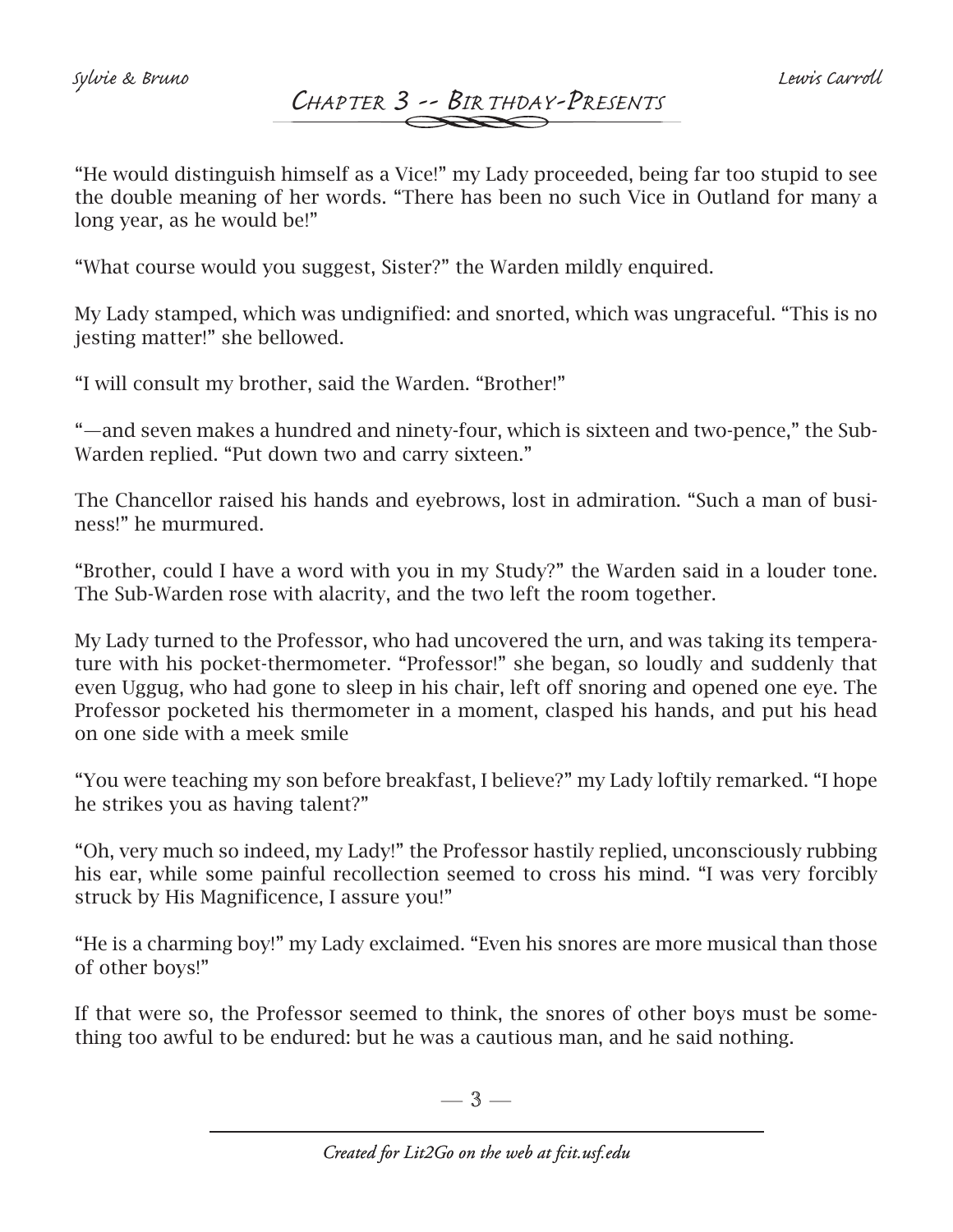### *Chapter 3 -- Birthday-Presents*

"And he's so clever!" my Lady continued. "No one will enjoy your Lecture more by the way, have you fixed the time for it yet? You've never given one, you know: and it was promised years ago, before you—

"Yes, yes, my Lady, I know! Perhaps next Tuesday or Tuesday week—"

"That will do very well," said my Lady, graciously. "Of course you will let the Other Professor lecture as well?"

"I think not, my Lady? the Professor said with some hesitation. "You see, he always stands with his back to the audience. It does very well for reciting; but for lecturing—"

"You are quite right," said my Lady. "And, now I come to think of it, there would hardly be time for more than one Lecture. And it will go off all the better, if we begin with a Banquet, and a Fancy-dress Ball—"

"It will indeed!" the Professor cried, with enthusiasm.

"I shall come as a Grass-hopper," my Lady calmly proceeded. "What shall you come as, Professor?"

The Professor smiled feebly. "I shall come as—as early as I can, my Lady!"

"You mustn't come in before the doors are opened," said my Lady.

"I ca'n't," said the Professor. "Excuse me a moment. As this is Lady Sylvie's birthday, I would like to—" and he rushed away.

Bruno began feeling in his pockets, looking more and more melancholy as he did so: then he put his thumb in his mouth, and considered for a minute: then he quietly left the room.

He had hardly done so before the Professor was back again, quite out of breath. "Wishing you many happy returns of the day, my dear child!" he went on, addressing the smiling little girl, who had run to meet him. "Allow me to give you a birthday-present. It's a second-hand pincushion, my dear. And it only cost fourpence-halfpenny!"

 $-4-$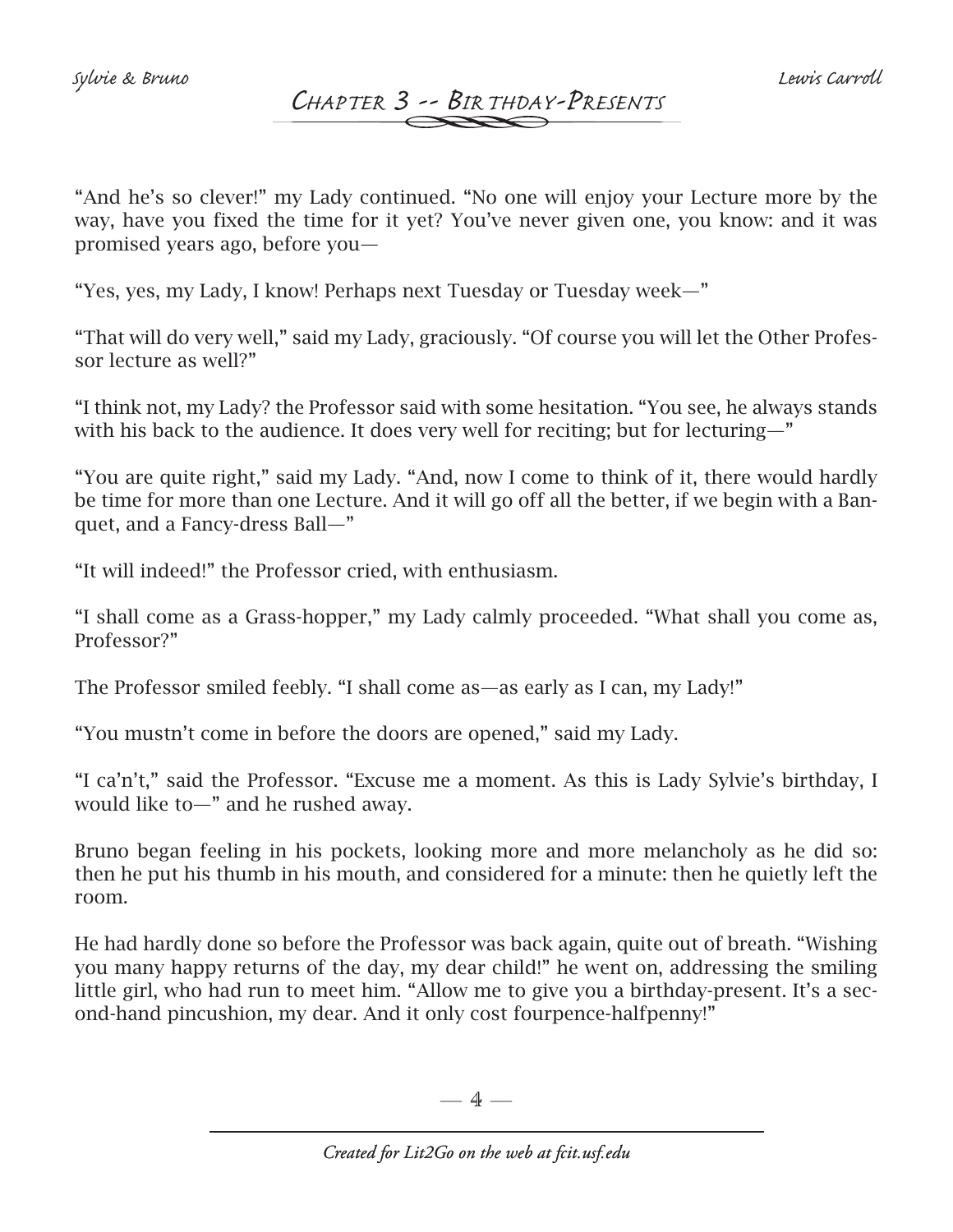# *Chapter 3 -- Birthday-Presents*

"Thank you, it's very pretty!" And Sylvie rewarded the old man with a hearty kiss.

"And the pins they gave me for nothing!" the Professor added in high glee. "Fifteen of 'em, and only one bent!"

"I'll make the bent one into a hook!" said Sylvie. "To catch Bruno with, when he runs away from his lessons!"

"You ca'n't guess what my present is!" said Uggug, who had taken the butter-dish from the table, and was standing behind her, with a wicked leer on his face.

"No, I ca'n't guess," Sylvie said without looking up. She was still examining the Professor's pincushion.

"It's this!" cried the bad boy, exultingly, as he emptied the dish over her, and then, with a grin of delight at his own cleverness, looked round for applause.

Sylvie coloured crimson, as she shook off the butter from her frock: but she kept her lips tight shut, and walked away to the window, where she stood looking out and trying to recover her temper.

Uggug's triumph was a very short one: the Sub-Warden had returned, just in time to be a witness of his dear child's playfulness, and in another moment a skilfully-applied box on the ear had changed the grin of delight into a howl of pain.

"My darling!" cried his mother, enfolding him in her fat arms. "Did they box his ears for nothing? A precious pet!"

"It's not for nothing!" growled the angry father. "Are you aware, Madam, that I pay the house-bills, out of a fixed annual sum? The loss of all that wasted butter falls on me! Do you hear, Madam!"

"Hold your tongue, Sir!" My Lady spoke very quietly—almost in a whisper. But there was something in her look which silenced him. "Don't you see it was only a joke? And a very clever one, too! He only meant that he loved nobody but her! And, instead of being pleased with the compliment, the spiteful little thing has gone away in a huff!"

 $-5-$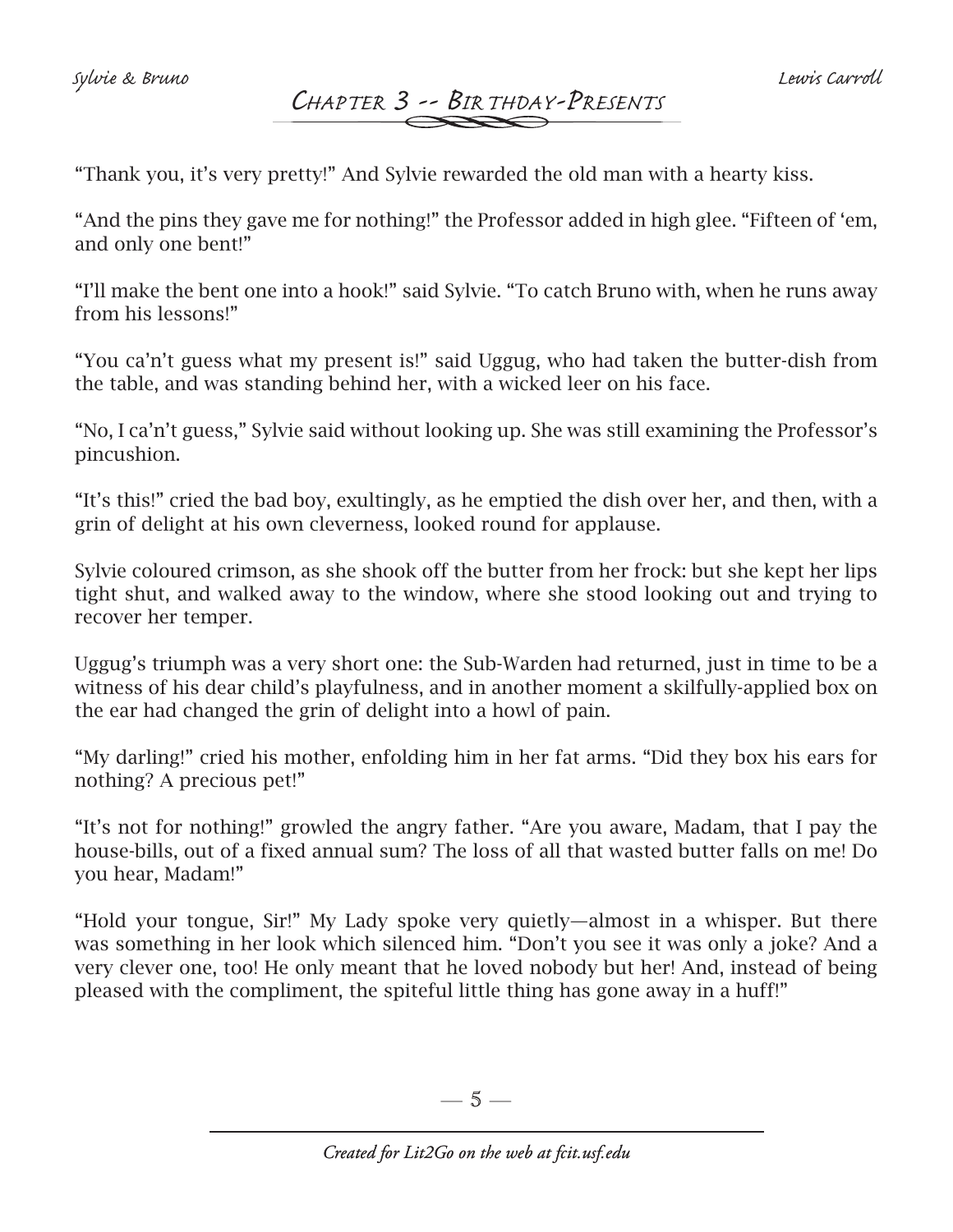# *Chapter 3 -- Birthday-Presents*

The Sub-Warden was a very good hand at changing a subject. He walked across to the window. "My dear," he said, "is that a pig that I see down below, rooting about among your flower-beds?"

"A pig!" shrieked my Lady, rushing madly to the window, and almost pushing her husband out, in her anxiety to see for herself. "Whose pig is it? How did it get in? Where's that crazy Gardener gone?"

At this moment Bruno re-entered the room, and passing Uggug (who was blubbering his loudest, in the hope of attracting notice) as if he was quite used to that sort of thing, he ran up to Sylvie and threw his arms round her. "I went to my toy-cupboard," he said with a very sorrowful face, "to see if there were somefin fit for a present for oo! And there isn't nuffin! They's all broken, every one! And I haven't got no money left, to buy oo a birthdaypresent! And I ca'n't give oo nuffin but this!" ("This" was a very earnest hug and a kiss.)

"Oh, thank you, darling!" cried Sylvie. "I like your present best of all!" (But if so, why did she give it back so quickly?)

His Sub-Excellency turned and patted the two children on the head with his long lean hands. "Go away, dears!" he said. "There's business to talk over. "

Sylvie and Bruno went away hand in hand: but, on reaching the door, Sylvie came back again and went up to Uggug timidly. "I don't mind about the butter," she said, "and I—I'm sorry he hurt you!" And she tried to shake hands with



 $-6-$ 

*Created for Lit2Go on the web at fcit.usf.edu*